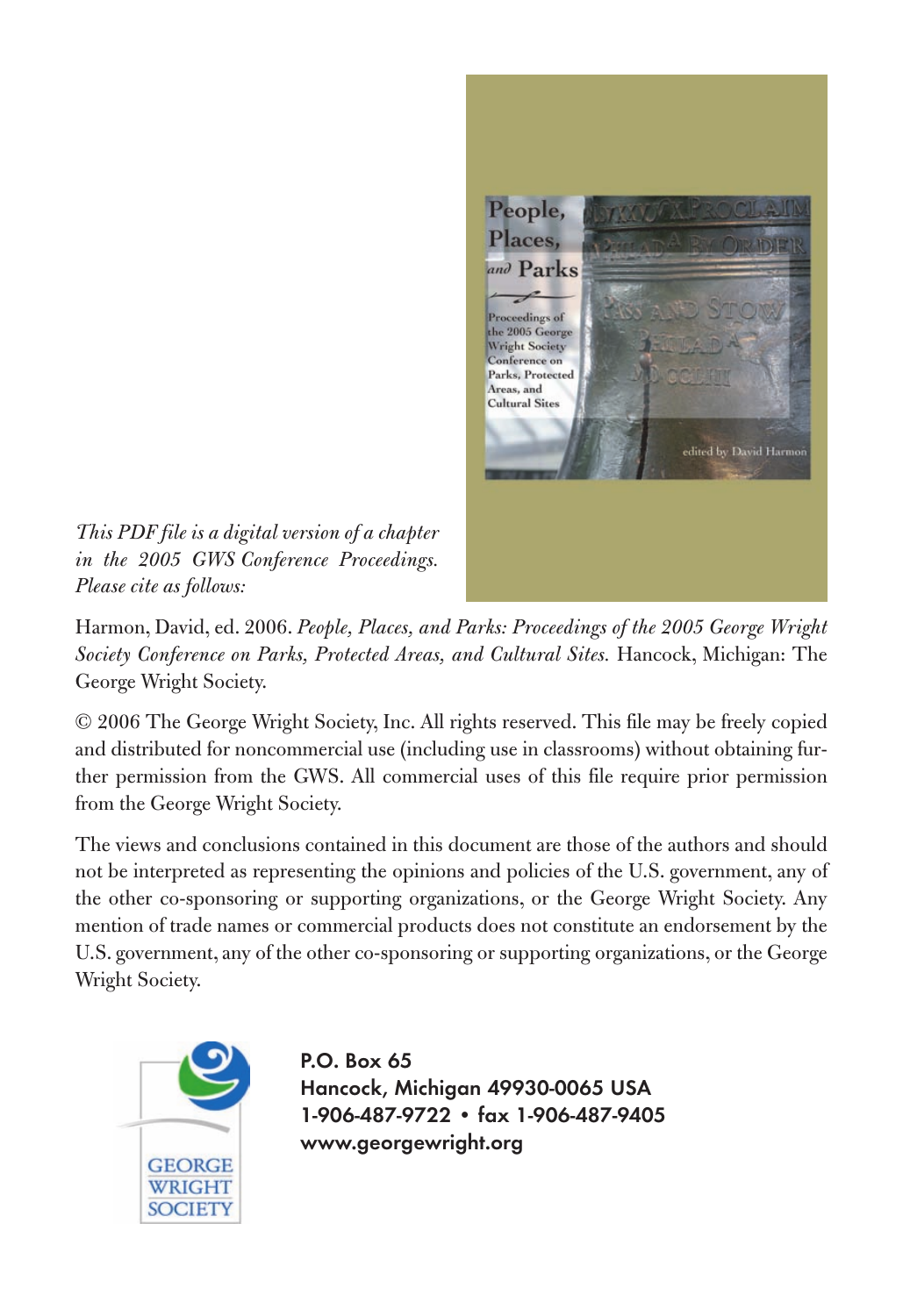# **Native Plant Gathering Along the Village Chain Routes of Yosemite Genealogical Family Use Districts**

- **Sandra Gaskell,** Mariposa Indian Council, P.O. Box 1881, Mariposa, California 95338; jeps@sbcglobal.net
- **Anthony C. Brochini, Jay Johnson, Les James,** and **William H. Leonard,** Southern Sierra Miwuk Nation, American Indian Council of Mariposa County, Inc., P.O. Box 1200, Mariposa, California 95338; mariposamiwuk@sierratel.com
- **Danette Johnson,**California State University–Hayward, 18890 Stanton Avenue, Castro Valley, California 94546; johnsd10@sbcglobal.net

#### **Native plants and family use district routes**

Long before visible native land use practices in the Sierra Nevada were replaced by the cultivation methods of the Spanish and other Euro-Americans, native agroecology manicured the landscape. Manipulations by the indigenous population increased native plant yield, and propagated economic species for survival and trade (Baumhoff 1963; Anderson 1988). Southern Sierra Miwuk native plant data regarding the gathering of plants for material, medicinal,and dietary uses were viewed through this study to relate traditional plant use to the ancient and historic villages. Southern Sierra Miwuk village names were given by family members and used in a confidential native plant guide for tribal monitors. The guide is being developed in response to the need to monitor the plant resources during consultations with governmental agencies.

In precontact times, agroecological botanical life forms were managed by an indigenous methodology according to plant use category and ecosystem. Cultivation and harvesting methods varied according to the resource and harvesting calendar (Baumhoff 1963; Anderson 1988). Ceremonial roundhouse placement was related to the native plant life in and around villages. Plants with cultural religious uses are known to exist in ancient village sites, and are gathered at those sites by the current family members. Ceremonial roundhouse sites have been located within the traditional cultural property of the Yosemite families through nomenclature comparisons.

Knowledge of plant distribution is currently being mapped because it is known that some historic villages were named after the resources in those areas (Gaskell 2002). In addition to establishing associations between the villages and resources, the healing practices of a region may be extrapolated from the plant inventory after all the data are mapped. The permaculture within a village site varied greatly according to the climate and type of cultural contact (Merriam 1903). Various ethnographers documented domesticated plants, such as tomatoes, growing in the roundhouse villages around the turn of the century, interspersed within patches of local plants (Merriam 1906). Traditional plants that are California native plants are listed in the confidential tribal botanical name guide along with their uses within the territorial and tribal cultivation areas.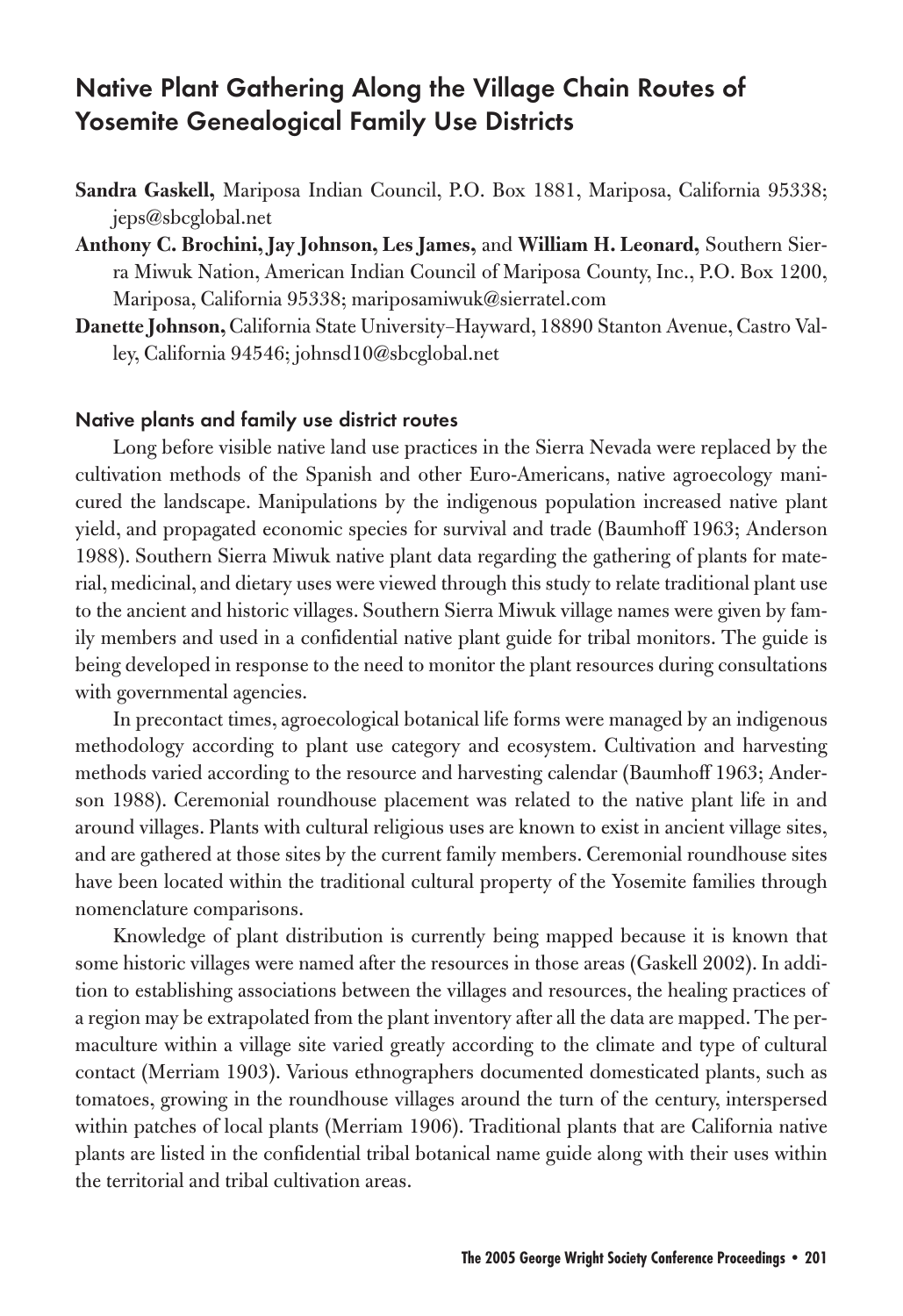### **Watershed and traditional travelways**

Within Yosemite Valley, the roundhouse villages existed between watersheds and at the base of particular deer migration trails. This region has been divided into the eight zones present on the Yosemite Valley floor management tracts or districts (Powers 1877). There is a linguistic relationship to the natural resources in these separate regions or zones and it is related to naming practices in the family use districts and to the territorial names within the Ahwahneechee land management system where physical habitation evidence occurs (Barrett 1893–1977; Merriam 1898, 1900–1920; Powers 1877). Each watershed between the listed geographic points is connected to a family tract. Present-day families have been compiling ethnobotanical information for watersheds based on their cultural knowledge of resource use and management that has been passed down through the families. Within the archaeological record, the food production areas within the family tracts are classified by archaeologists as physical features and by the families according to the trail content of a district village chain.

The Class I villages were the center of activity for four or more smaller Class II villages supporting the Class I village. An example of the naming practices can be found in a listing at the end of a narrative by J. H. Taylor, "Yosemite Indians and Other Sketches," published

in San Francisco (Jonck & Seeger), where she writes in 1936 of witnessing the villages on El Capitan Meadows in Yosemite Valley named *Haengah, Awokoie, Helejah, Yuachah*, and *Hephepooma* (Figure 1; Merriam 1917). Of these five villages, Chief Lemee implicates the designation of the village named *Awokoie*as the Class I village because it was the village of the Headman Old Lancisco Wilson (Broadbent 1956). Merriam classified the villages of the Southern Sierra Miwuk into two categories: large important ceremonial centers and lesser villages surrounding it. Whitney's explanation in the U.S. Geological Survey



Figure 1. An example of changes to the ecology of traditional family lands can be found in the meadow under El Capitan (photo by John Muir, 1867, University of the Pacific John Muir collection, Stockton, California, and the Sierra Club).

guidebook of California in 1871, titled "A Description of the Yosemite Valley and Adjacent Regions of the Sierra Nevada, and the Big Trees of California," was verified by Merriam, who observed that a captain's village name dominated the names of the villages of lesser significance (Merriam 1902, 1955).

#### **Agency methodology to identify family use routes**

As part of the cultural landscape studies housed in the tribal council office of the Southern Sierra Miwuk Nation, there are many environmental assessment studies, and environmental impact reports written by seven or more agencies studying regions of historic villages. Boundaries were drawn along linguistic, watershed, county, and reservation delineations. Agency policies regarding the management of cultural resources and biological elements differ between organizations. Since the tribal concept of gathering includes cultivation and harvesting at all trophic levels in balance, isolation of one element could produce discord. The *spirit of the law* that defines intent when dealing with the federal government is found in 36 CFR 2.1, which designates the superintendent as the final interpreter of the *intent* of plant use.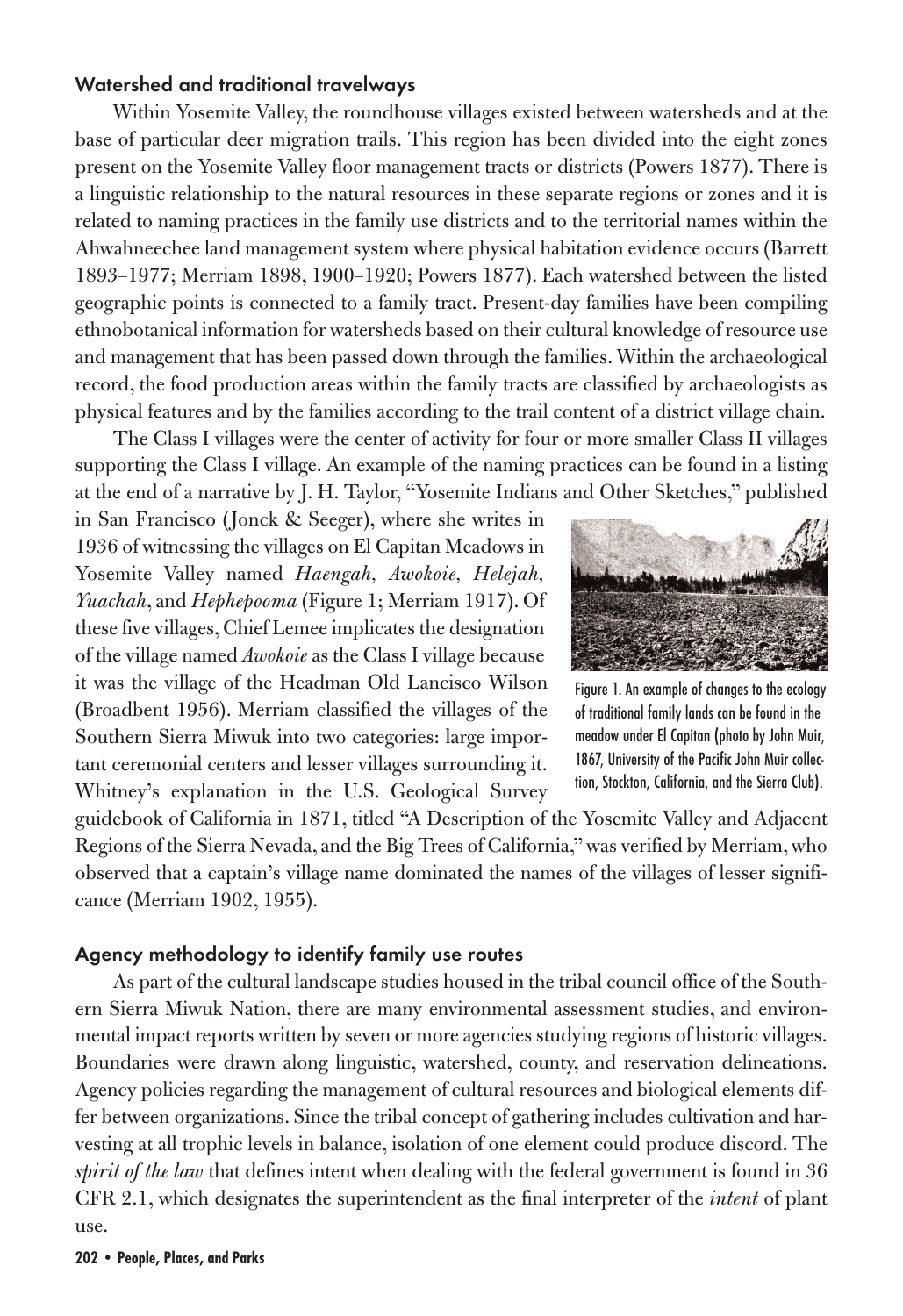Figure 2. The 50% of the land open to public plant gathering by local descendants of Yosemite.

Because government agencies manage 50% of Mariposa County, it is an excellent region for studying agency treatment of gathering resources (Figure 2). Elevation models and travelways as they relate to the migration patterns defined by resource gathering may reveal village systems. An overview is needed in order to understand



the decision-making about and policy standards for the use of traditional native California plants of these regions. These policy standards include: (1) the policies of these agencies; (2) the geography of a travelway; (3) the genealogy and cultural landscape of the regional land; (4) the settlement pattern and village structure example; (5) health, botanical, or nutritional legislation affecting the use of resources; (6) current issues surrounding the policy at specific locations (such as endangered plants; Figure 3); and (7) the policy and philosophy of disclosure of information surrounding cultural properties and plant gathering and use practices concerning them.

#### **Scientific methodology to identify family use routes**

Issues surrounding the indigenous knowledge of local communities were tapped by government forestry agencies for national fire management legislation signed in 2003. Recent policies regarding the harvest, preparation and sale of herbal products will have implications affecting Native American traditional family practitioners. Heritage seeds, soil seed banks, and the health of plant populations at project sites have raised questions regarding sustainability. A tribal center for scientific study of plant biology and propagation is planned in the design of Wahhogah in Yosemite. This could influence educational directives for ecological restoration. *Wah-ho-gah* is the name of the village area recorded by Merriam in 1917, and



*Wa-ha-ka* is the name of the village area recorded by Powers in 1877. Wahhogah has been through environmental review and designed as a facility for use by the tribe as a cultural center of activity. Plant *use* questions, where the

Figure 3. Comparison of Yosemite Miwuk native economic plants to ESA, CalEPPC exotic, noxious, and not yet listed lists.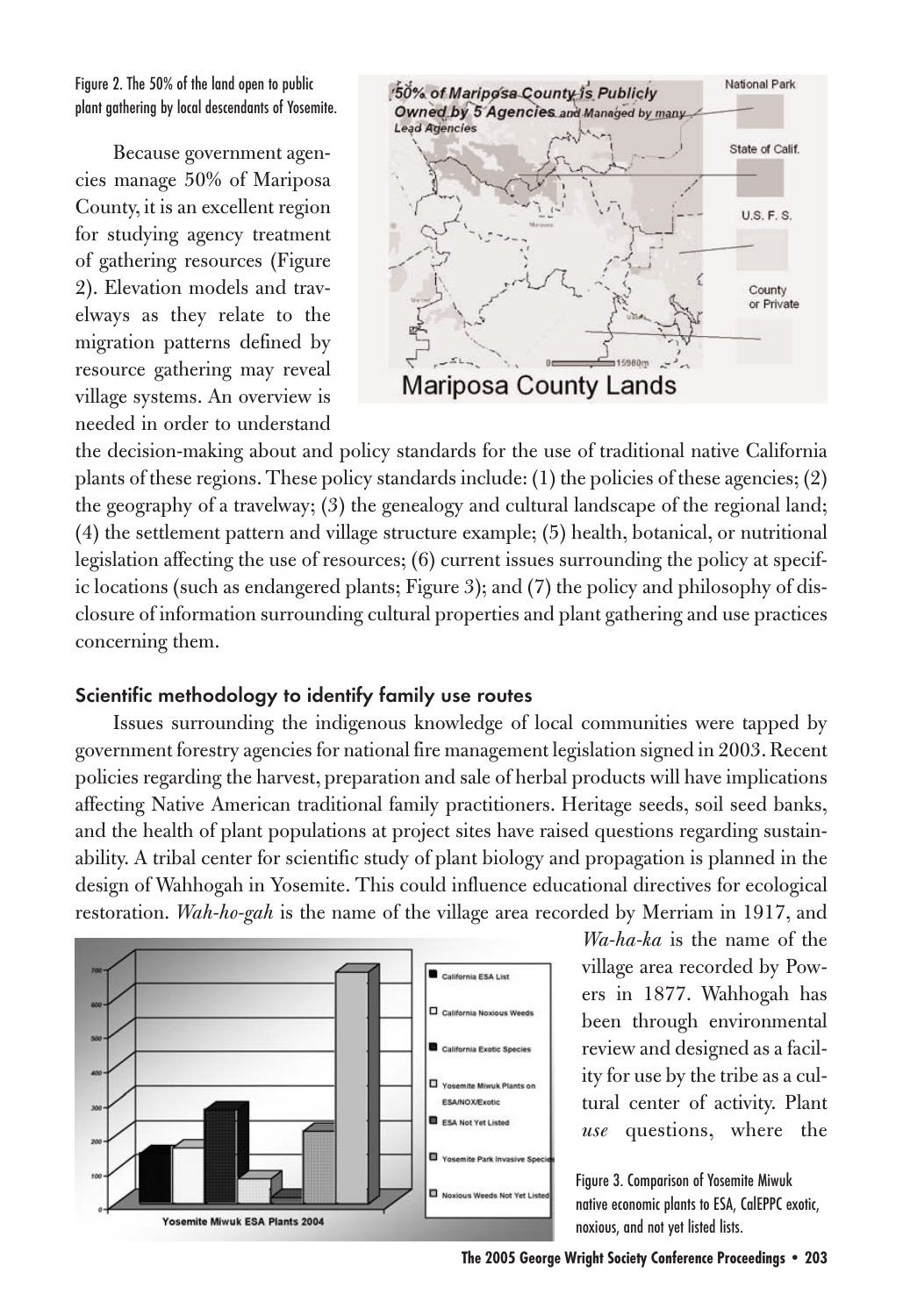stressed plant populations need to undergo rehabilitation, could be part of the scope of the cultural center.

Lineal descendants of the Class I villagers relate that the historic locations of these villages was usually determined by the juxtaposition of water and plant resources. Village naming procedures within the culture also suggest this. Historically, agencies interested in weeds or native California plants were intent on classifying them as either invasive, exotic, or worthy of listing as threatened or endangered. Now, with the resurgence of interest in the chemical components and uses of plants thought to be wild, even the gathering of these plants by native peoples on public lands has been highly scrutinized. The Southern Sierra Miwuk Nation has created a method for reconstructing, through evidence found in oral history, archaeological records, and geographical identifying characteristics, a strategy for identification of California native plant populations along a family use district, emanating from the center of a village settlement region.

This knowledge was a part of the plant and wildlife resource knowledge revealed in the "Petition to the Senators and Representatives of the Congress of the United States In the Behalf of the Remnants of the former Tribes of the Yosemite Indians Praying for Aid and Assistance," written about in the 1891 report of the acting superintendent of the park. The village and potato field became a hayfield. How this process impacted the Inner Valley (highground) family use districts and the territorial family districts is learned by examining the ethnographic data identifying village headmen. A comparison between the oral interviews of pioneer settlers and the Native American oral tradition shows how the resource management styles collided and put the entire ecosystem into chaos in El Capitan Meadow. Gathering in another family's resource area was cause for discord, and the Native Americans were more willing to approach the settlers for their land by petitioning the government than to encroach upon the land rights of adjoining families. Cultivation and gathering practices specific to the Yosemite Valley were performed by the families of sister villages inhabited concurrently in the valley and outer territories (Gaskell 2002).

Today, the outer territorial villages are population density centers for the Native American population, and the family burial and ceremonial areas are not far from them. Family members maintain areas of many varieties of nutritional, medicinal, and basketry plants on land near their homes. Soil seed banks in the ancient and historic villages should provide biological data. Surveys of the current plant and wildlife populations of historic family use tracts can contribute to the knowledge necessary to plan for future resource management.

### **Sovereign tribal cultural resource management office role**

Institutional mission statements are useful in determining the philosophical goals of cultural resource management businesses. The goals of a cultural resource management professional are determined by the policy of the agency that employs her or him. Family use tract managers continue to frequent old village sites to collect and gather materials for daily use. Due to the holistic nature of the Southern Sierra Miwuk belief system, it is sometimes difficult to separate the indigenous knowledge system (IKS) regarding sacred sites and medicinal plants from village health. In order to identify the plant varieties used, since they are naturally occurring, this study needed to investigate villages where the resources were located.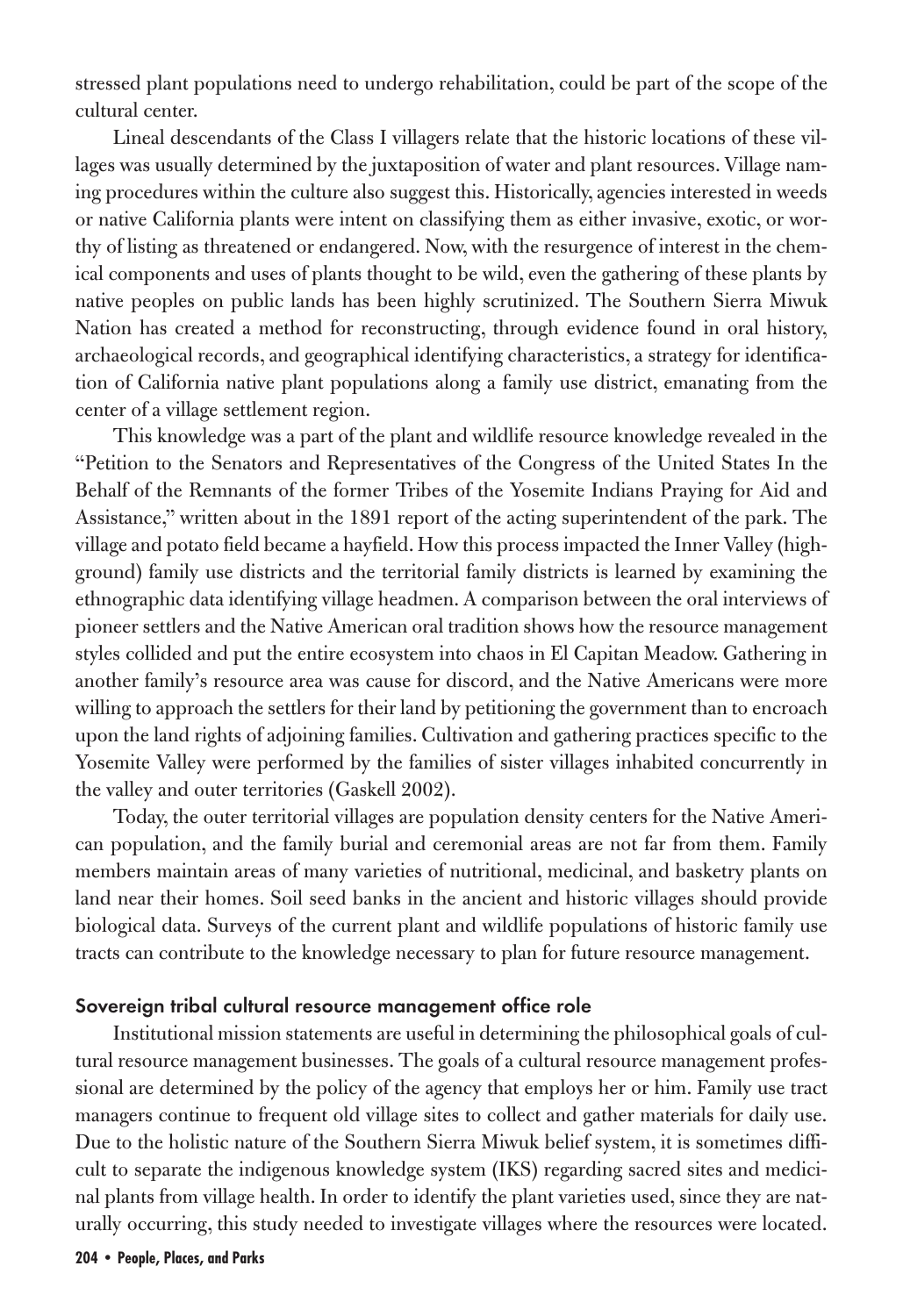Pharmaceutical business philosophy follows paths similar to tribal philosophy while trying to identify new treatments. Comparison of plant use in herbal products, alternative medicine, and homeopathic medicine against tribal healing methods reveal similar uses for regional species of the family use tracts.

The spiritual aspect of the practice of healing transcends the chemicals found in the native plants. This raises the question of what part of the plant knowledge is culturally sensitive? The whole process is culturally sensitive—the soil growing the plant, the water feeding the plant, and the practice of preparation, the use, and the healing. The use of a plant crosses over issues of cultural sensitivity and religion. IKS locations constitute gathering areas where there is a high probability of the existence of undisclosed villages of past family members. Ethnobotany is defined as the study of the utility, diversity, and chemical characteristics of plants found in their environment of indigenous people, while ethnopharmacology is defined as the "observation, identification, description, and experimental investigation of the ingredients and the effects of indigenous drugs" (Yano 1993). This traditional ethnopharmacological knowledge provides researchers with the first-hand, ages-old experience and experimentation of medicinal plant resources by indigenous peoples.

## **Ecological restoration and herbal medicine**

Mental inventories of village locations and plant resources are covered under the category of intellectual property rights of culture. A biological inventory is an effective tool for ecosystem management, but there are disclosure rulings regarding cultural knowledge inventory. Demands for native plants has placed pressure on the public land agencies governing areas protected for public use, and they are confronted with gathering entities from different cultures (Figure 3). Conservation of the California native plants and Native American plant gathering activities in the Sierra Nevada foothills relates to four areas of influence on the environment: (1) agricultural and conservation easements, (2) vegetation management and public roads maintenance, (3) wildlife corridors, hedgerows and integrated pest management (IPM); and (4) Native American gathering for cultural uses.

Each agency has its own cultural resources policies and means of liaison. Wildcrafting versus cultural gathering is one of the key issues of intent (Anderson 1988; McCutcheon 1996; Hurlburt 1999). In preparation for various ecological restoration projects in the future, tribal members are recording the plant habitats and populations in the regions where each individual cultivates and manages plants in Mariposa County and other areas where they gather resources. Wildcrafting philosophy and Native American plant management are closely related, but with different intents.

Southern Sierra Miwuk native plant data regarding the gathering of plants for material, medicinal, and dietary uses were viewed through this study to relate traditional plant use to the ancient and historic villages along the family use district chains (Figures 4 and 5). The distribution of various plant resources are currently being mapped by Yosemite Valley Miwuk family members. Traditional plants that are native California plants are listed in the botanical name guide along with their uses and the relationships between the tribe and the gathering territory of those species. The Class I villages were the center of activity for four or more smaller Class II villages supporting the Class I village. Village naming procedures with-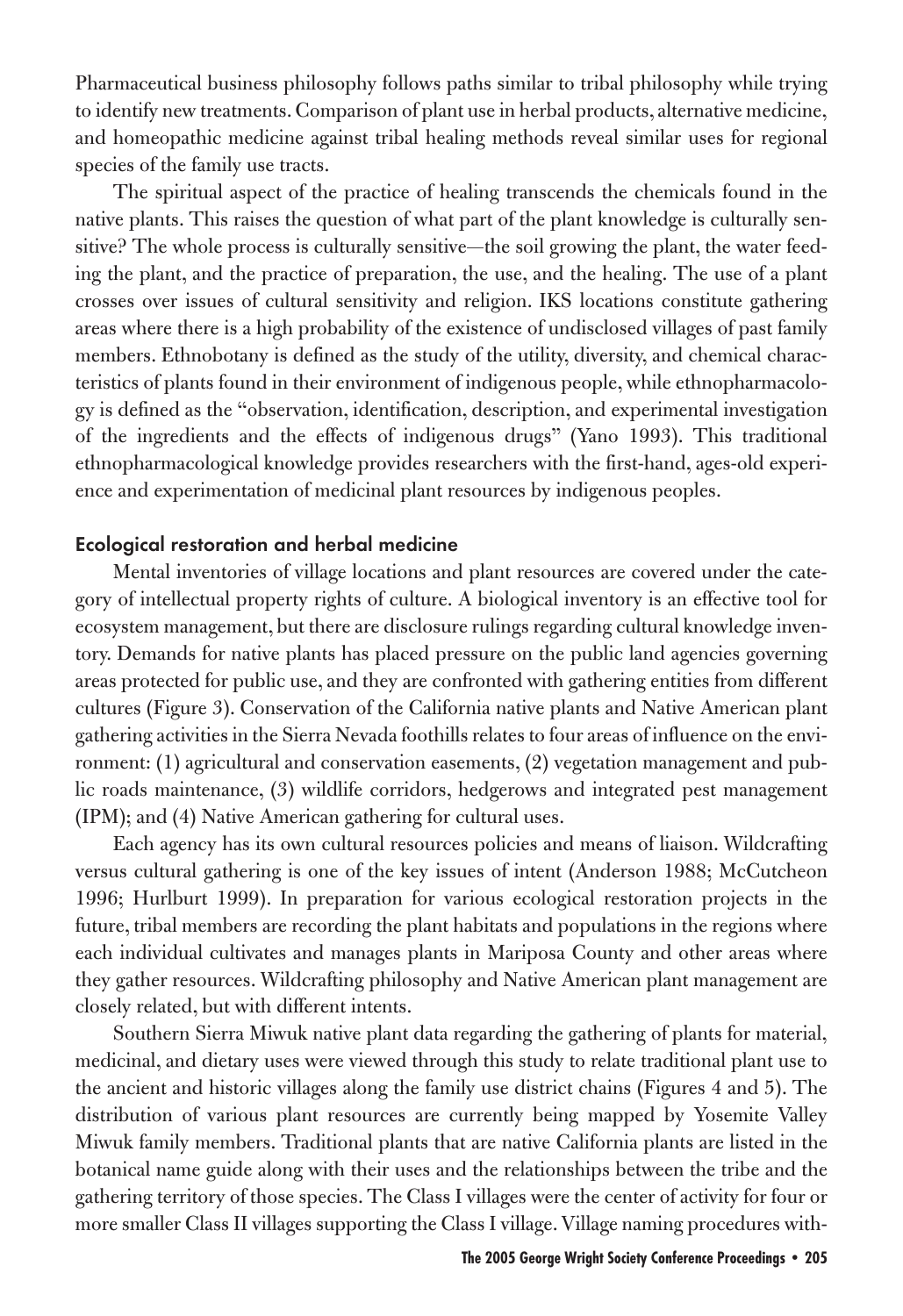

Figure 4. Percentage of references to each plant named in the 1,183 species in sample. The sample contains species confirmed through oral interview, ethnographic and geographic documents, and from other biological listings.

Figure 5. A comparison between the earliest American pharmacopeias and the Southern Sierra Miwuk biological inventory use list.

in the culture also suggest this. Mental inventories of village locations and plant resources are covered under the category of intellectual property rights of culture as are the practices of Native American gathering for cultural uses. Southern Sierra Miwuk native plant data relates traditional plant use to the ancient and historic villages. The sensitivity of this discussion condenses intent, philosophy, and high spiritual and monetary cost where two cultures interpret *preservation* with opposing meanings as preservation through use or preservation through nonuse.

## **References**

- Anderson, Kat. 1988. Southern Sierra Miwok plant resource use and management of the Yosemite Region: a study of the biological, and cultural bases for plant gathering, field horticulture, and anthropogenic impacts on Sierra vegetation. Master's thesis, University of California–Berkeley.
- Barrett, Samuel Alfred. 1893–1977. Samuel Alfred Barrett Papers. Collection no. BANC MSS 86/172c, Negative no. 2778, University of California–Berkeley. Copy in the archives of the Yosemite Research Library, Yosemite, California.
- Baumhoff, Martin A. 1963. Ecological determinants of aboriginal California populations. *University of California Publications in American Archaeology and Ethnology* 49:2, 150–235.

Broadbent, Sylvia. 1956. Interviews with Chief Lemee. Copy in the Yosemite Research